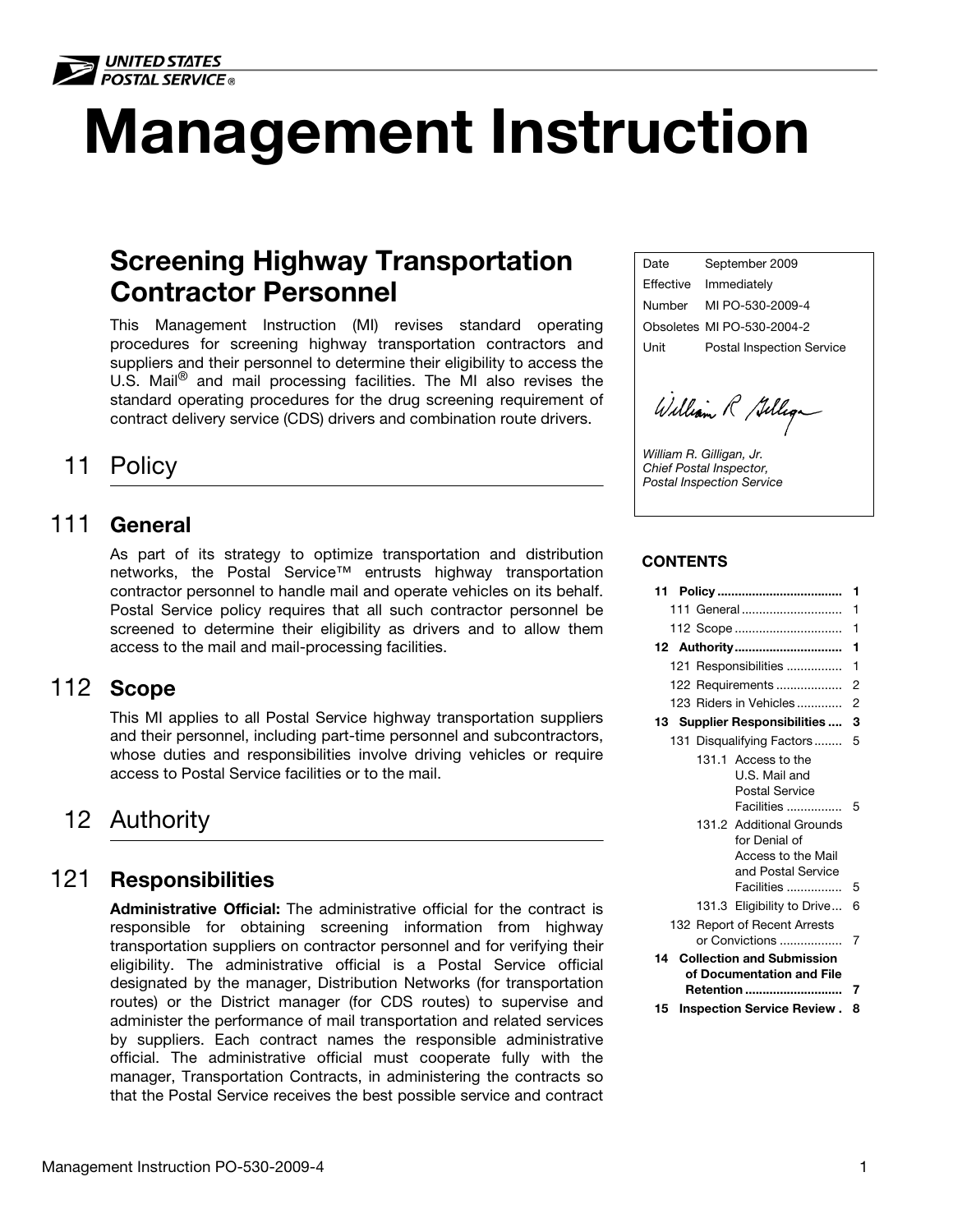performance. For matters involving the contract, the administrative official is responsible directly to the manager, Transportation Contracts.

Manager, Transportation Contracts: Only contracting officers have the authority to enter into, terminate, and modify contracts for highway mail transportation and related services. The manager, Transportation Contracts, in each Distribution Networks Office holds a contracting officer warrant appointment. There may be one or more individuals on that manager's staff, as well as individuals within the Surface Transportation Category Management Center, who have also been issued a contracting officer warrant and who may enter into, terminate, or modify highway transportation contracts.

District Manager: The District manager or designee must provide the necessary support for administrative officials charged with day-to-day management of contract delivery operations.

Postmasters: Postmasters must notify the Postal Inspection Service of any criminal activity or charges about a driver who has been issued a security clearance (see section 131). Denials based on criminal activity are issued by the Postal Inspection Service not by the contracting officer or administrative official.

Postal Inspection Service: The Postal Inspection Service is responsible for reviewing screening information on highway transportation suppliers and their contractor personnel, as verified by administrative officials, and determining if access to the mail and Postal Service facilities should be granted. An appeal review committee, selected by the Postal Inspection Service, is responsible for considering appeals following a security clearance denial issued by the Inspection Service.

Manager, Surface Transportation CMC, Headquarters: One of the duties of the manager, Surface Transportation CMC, Headquarters, is responsibility for considering appeals following denials of access issued by contracting officers.

# <span id="page-1-0"></span>122 Requirements

Highway transportation suppliers, suppliers' personnel, and subcontractors' personnel who transport mail or who are allowed access to Postal Service operational areas must receive nonsensitive clearances. Pending clearance, a temporary photo ID badge, PS Form 5139, Non-Postal Service Temporary Employee, allows such access. Once clearance is obtained, a photo ID badge, PS Form 5140, Non-Postal Service Contract Employee, allows access to mail and mailprocessing facilities.

The Electronic Barcoding System (EBCS) does not produce a barcode for an ID badge unless the contact driver has been granted a nonsensitive clearance.

### <span id="page-1-1"></span>123 Riders in Vehicles

While performing their contractual duties, suppliers, subcontractors, and their personnel may not transport in their vehicles individuals who do not have a security clearance.

#### CONTENTS (continued)

| 16 | 9                                                                                                                  |
|----|--------------------------------------------------------------------------------------------------------------------|
|    | 161 Approving Access<br>9                                                                                          |
|    | 9<br>162 Denying Access                                                                                            |
|    | 162.1 Denying Access<br>After Initial<br>Clearance  10                                                             |
|    | 162.2 Contracting Officer<br>Responsibilities  10                                                                  |
| 17 | <b>Reconsideration  10</b>                                                                                         |
|    | 171 Appeal Process Related<br>to the Inspection Service<br><b>Investigation and Appeal</b><br>Review Committee  10 |
|    | 172 Appeal Process Related<br>to the Investigation of a<br>Contracting Officer 11                                  |
| 18 | Re-screening 11                                                                                                    |
| 19 | Special Circumstances 12                                                                                           |
|    | 191 Highway Contract<br>Transportation<br><b>Employees Used During</b><br>Emergencies 12                           |
|    | 192 Highway Contractor<br><b>Personnel Separated</b><br>Within 1 Year  12                                          |
| 20 |                                                                                                                    |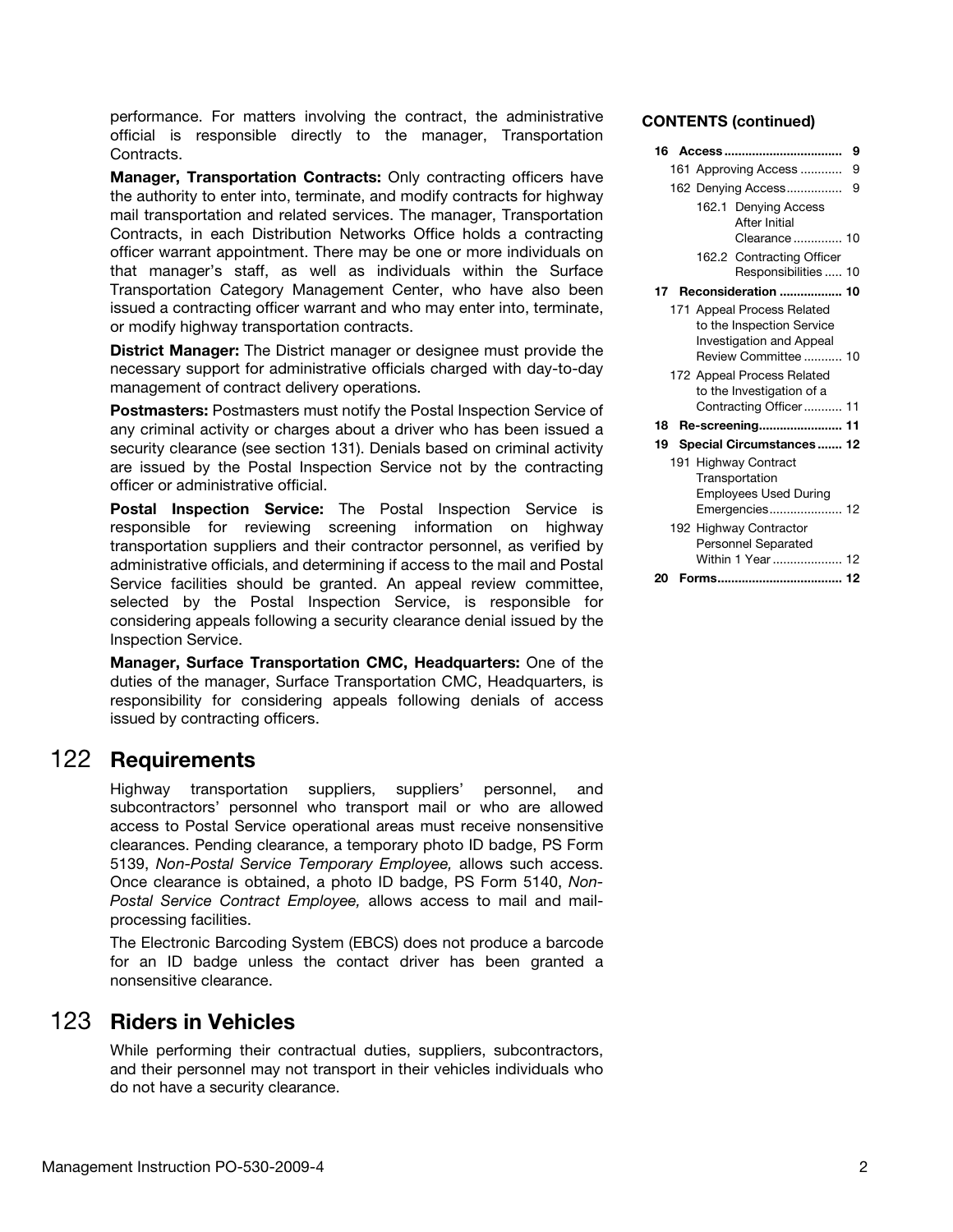# <span id="page-2-0"></span>13 Supplier Responsibilities

At contract award, renewal, and thereafter, the supplier must identify to the administrative official all individuals who require access to Postal Service facilities or the mail or who have authority to drive. This information must be provided before any individual begins work on a contract and must be updated as necessary during the term of the contract.

The administrative official provides the following items and forms to the supplier or the supplier's personnel. The supplier must ensure that the forms are completed as specified in [1](#page-2-1) through [6](#page-3-0) and submitted to the administrative official:

- <span id="page-2-1"></span>1. PS Form 2025, Contract Personnel Questionnaire, [two original forms; one form is retained by the administrative official, and one form is forwarded to the Postal Inspection Service Security Investigations Service Center (SISC) in Memphis, TN]:
	- a. The applicant must address each item on the form.
	- b. The applicant must provide residence (item 15) and employment (item 16) for the past 5 years. No gaps are allowed. List periods of unemployment. Provide information in a month/year format (e.g., 09/2009).
	- c. If the applicant answers "Yes" to questions 21a through 21e and 22, then he or she must explain the responses. Provide the date, place, court location, charge, and disposition on the attached sheet.
	- d. The applicant must read the "Warning" and sign and date the form under "Certification." The supplier or representative must sign and date the form below the applicant's signature.
- 2. PS Form 2181-C, Authorization and Release Background Investigation, (one original form): Applicants must give their complete residential address, including city, state, and  $ZIP+4^{\circledcirc}$ . The form must be signed and dated by the applicant within 1 year of submission to the administrative official.
- 3. Form FD 258, Fingerprint Card:
	- a. An experienced provider should take fingerprints electronically or manually. Forms FD 258 must be signed and dated by the person taking the fingerprints.
	- b. Take manual prints using black ink only, and distribute the ink evenly on the inking slab.
	- c. Submit photocopies of electronic fingerprints in lieu of Forms FD 258 if the fingerprints can not be printed or photocopied onto Forms FD 258.
	- d. Impressions must be recorded in a format acceptable by the FBI (see www.fbi.gov/hg/cjisd/takingfps.html).
	- e. Notate any amputations or deformities in the individual finger block.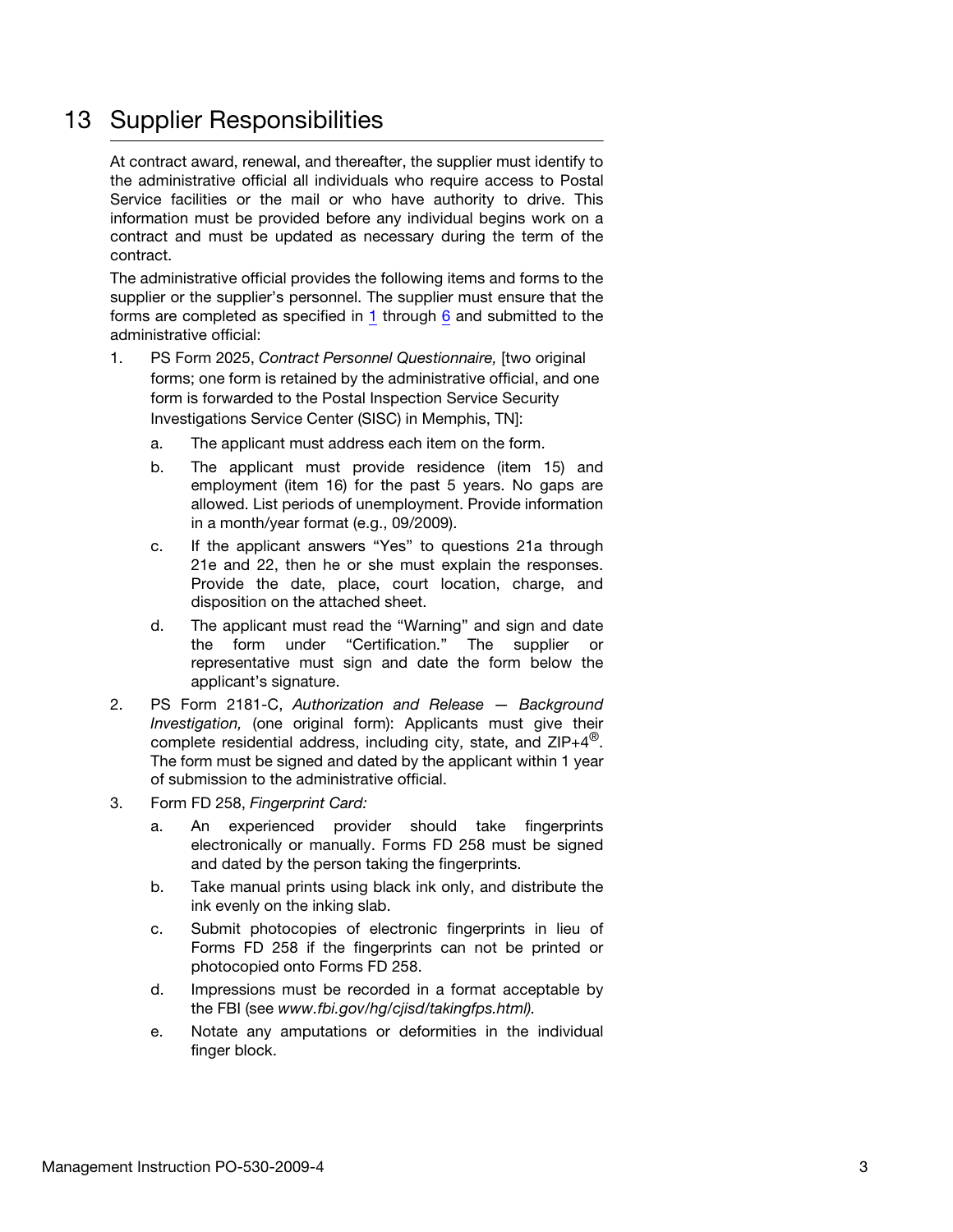- f. If a physical condition makes it impossible to obtain perfect impressions, attach documentation to the card explaining the circumstances.
- g. Include in the "Reason Fingerprinted" block the Postal Service contract number.
- h. Include in the "Employer" and "Address" blocks the name and address of the supplier, not the applicant.
- 4. Current Driving Record, Motor Vehicle Record (one original form):
	- a. Highway contract route suppliers and suppliers' personnel with driving responsibilities must submit a current driving record to the administrative official. They must provide a 5-year driving record, except those who are in states that issue only 3-year driving records.
	- b. For drivers in states that issue either 3-year or 7-year driving records, the driver must provide a 7-year record to obtain a 5-year history. The driving record must specify the time period covered.
	- c. A driver must obtain a driving record from all states of residence within the last 5 years unless the driver possesses a commercial driver's license (CDL) class A or B. The driving record must be dated no more than 30 days before the date it is submitted to the administrative official.
- 5. Include two passport-size photos (full-face, color photos, 1 1/4 inches by 1 1/4 inches) for PS Forms 5139 and 5140. Do not send photos to the Inspection Service.

Note: The supplier is responsible for recovering and returning ID badges to the Postal Service when an employee is separated.

- <span id="page-3-0"></span>6. Drug Screening.The drug screening requirements of this MI apply to CDS drivers only. Suppliers must provide certification that each driver has passed a screening test for cocaine, marijuana, amphetamine/methamphetamine, opiates, and phencyclidine; the Substance Abuse and Mental Health Services Administration (SAMHSA) has identified these as the five mostabused substances. The screening test must be performed by a SAMHSA-approved, certified laboratory and must meet the cutoff levels established by SAMHSA. The certified laboratory report must include the following:
	- a. Name of the applicant.
	- b. Name of the institution that performed the test.
	- c. Name of the agency that certified the laboratory.
	- d. Date of the test (within 90 days of the submission of the results).
	- e. Negative results of the test.

More information about SAMSHA labs can be obtained by accessing its Web site at: http://workplace.samhsa.gov/DrugTesting/Level 1 [Pages/CertifiedLabs.aspx](http://workplace.samhsa.gov/DrugTesting/Level_1_Pages/CertifiedLabs.aspx).

The supplier forwards the certified laboratory report and other security clearance documents (see 13.1–13.4) to the administrative official. The administrative official reviews the documents and forwards the forms to the SISC for processing.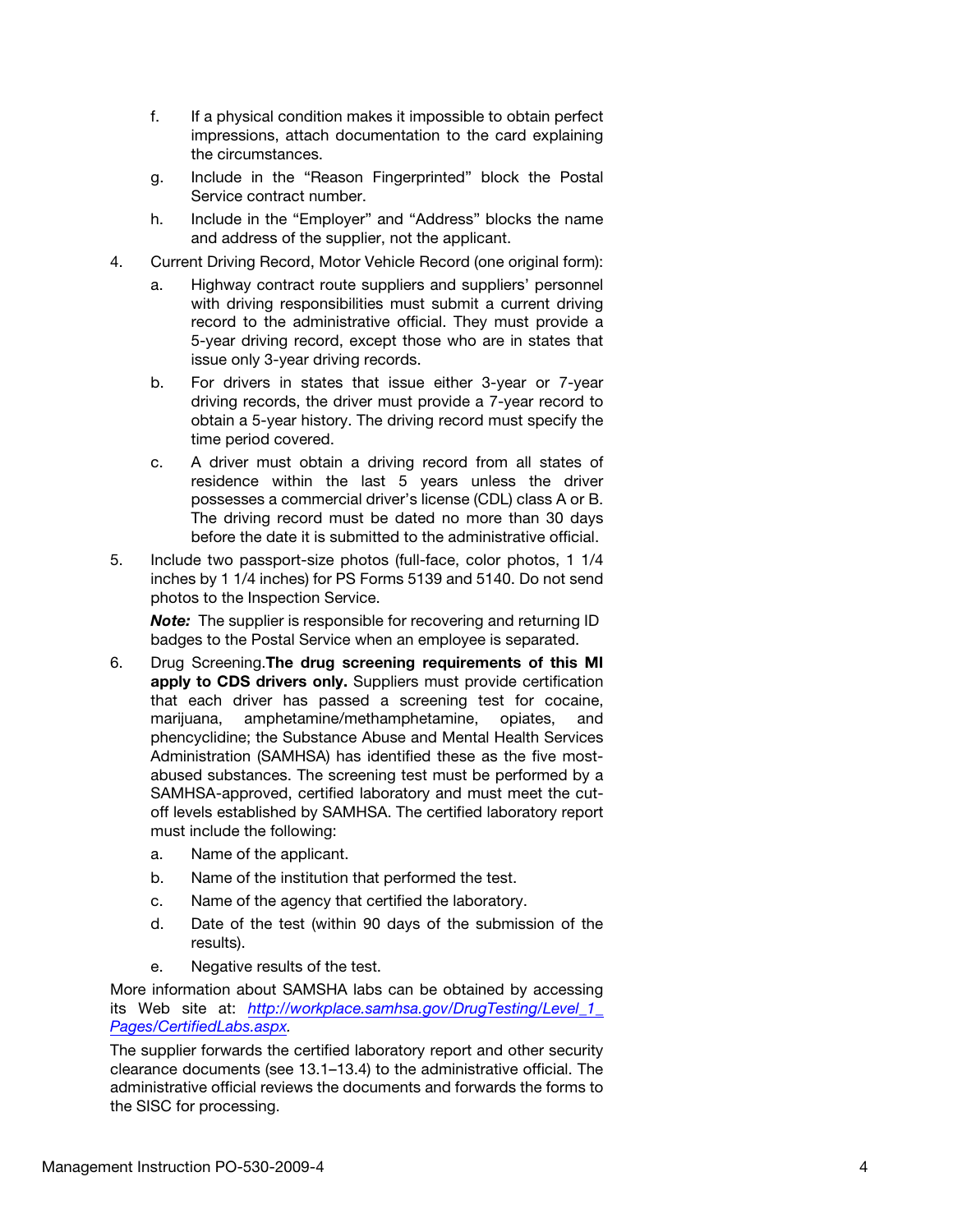# <span id="page-4-0"></span>131 Disqualifying Factors

### <span id="page-4-1"></span>131.1 Access to the U.S. Mail and Postal Service Facilities

Applicants will not be allowed access to Postal Service facilities or the mail under the following circumstances:

- 1. If they are the subject of an outstanding warrant.
- 2. If they have been convicted of illegally using, possessing, selling, or transferring controlled substances within the past 5 years.
- 3. If they have been convicted of a felony criminal charge within the past 5 years.
- 4. If they have been convicted of offenses involving dishonesty, moral turpitude, financial gain, or assault within the past 5 years.
- 5. If they are on parole, probation, under a suspended sentence, or have pending charges for any criminal activity listed in items 2, 3, or 4.
- 6. If there is an established pattern of criminal conduct that could undermine the efficiency of the Postal Service or the safety of its employees.
- 7. If they have been convicted of, under investigation for, or under indictment for stealing mail or other postal crimes.

Note: Other postal crimes may include a cease and desist order for a mail fraud activity, a temporary restraining order, or a final restraining order for mail fraud activity.

Applicants may not be allowed access to the mail or to Postal Service facilities if the Postal Service is unable to obtain results from a criminal history inquiry through local agencies (in this preferred order: state, county, city) where the applicant resided and was employed during the 5-year period before submitting the application.

If the applicant is not a U.S. citizen, he or she must be legally authorized to work in the United States and must have resided continuously in the United States for 5 years prior to submitting an application. The applicant must include his or her resident alien number on PS Form 2025, Block 19c. The Postal Service will not grant an applicant access to the mail or to Postal Service facilities if a full 5-year criminal history cannot be obtained for the applicant.

The Inspector in Charge, Security and Crime Prevention, may consider exceptions on a case-by-case basis.

### <span id="page-4-2"></span>131.2 Additional Grounds for Denial of Access to the Mail and Postal Service Facilities

The Postal Inspection Service may deny or revoke an individual's nonsensitive clearance based on information gathered during either the initial investigation or during an investigation to update a clearance. Denial or revocation may be based on an appraisal of circumstances surrounding serious incidents involving the individual, related to the following, regardless of when the incident occurred:

1. Refusal to furnish information pursuant to applicable laws, rules, and regulations that would aid in determining qualifications for a security clearance.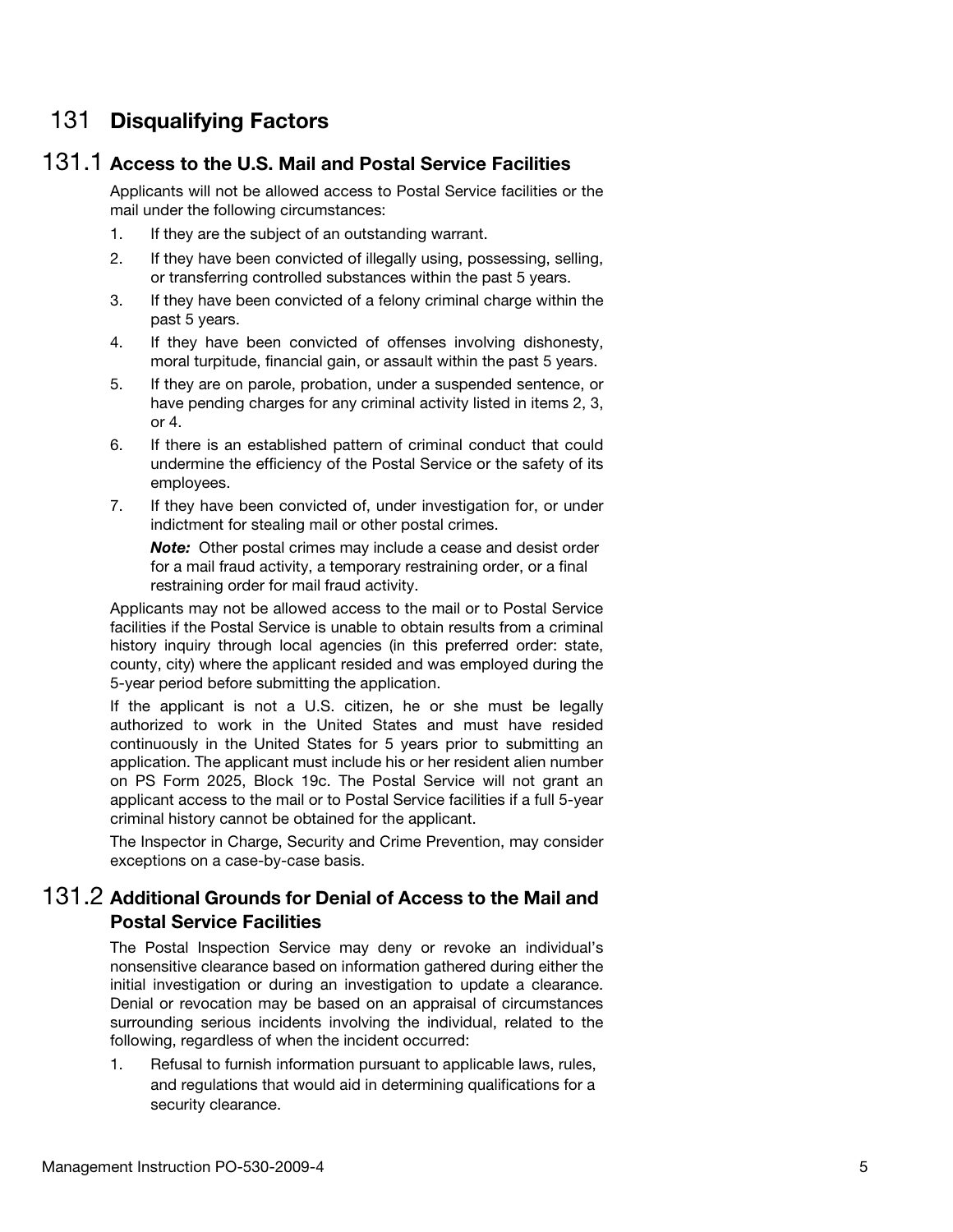- 2. Dismissal from prior employment for cause.
- 3. Intentional false statements, deception, or fraud in an application for clearance or in a submission of information furnished incidental to a contract with the Postal Service.
- 4. Habitual use of intoxicating beverages or drinking to excess.
- 5. Use of narcotics or dangerous drugs.
- 6. Any other circumstance that makes the individual unfit to do business with the Postal Service.

# <span id="page-5-0"></span>131.3 Eligibility to Drive

Applicants whose driving records reflect offenses or patterns noted in Exhibit 131.3 will not be allowed to drive under a Postal Service contract. A driver must be at least 18 years old and have 2 years' driving experience.

#### Exhibit 131.3

#### Driver Disqualifications

#### General Disqualifying Factors

- 1. Applicant lacks adequate driving experience on the type of terrain and in the type of weather to be experienced on the route.
- 2. Applicant is not 18 years old and does not have 2 years of driving experience.
- 3. Applicant has a pending proceeding for suspension of driver's license or has had his or her license suspended for any moving violation within the last 3 years.
- 4. Applicant has had his or her driver's license revoked for other than administrative reasons within the last 5 years.
- 5. Applicant has pending a driving under the influence (DUI).

#### Specific Disqualifying Factors

|                                                                                                                                                      | More than the indicated number of<br>convictions within the last: |                                                           |
|------------------------------------------------------------------------------------------------------------------------------------------------------|-------------------------------------------------------------------|-----------------------------------------------------------|
| <b>Type of Violation</b>                                                                                                                             | 3 years                                                           | 5 years                                                   |
| Reckless or careless driving.                                                                                                                        | 1                                                                 | 2                                                         |
| Any driving conviction involving<br>use of drugs, alcohol, or other<br>controlled substances.                                                        | ŋ<br>(none permitted)                                             | 0<br>(none permitted)                                     |
| Any driving conviction involving<br>drugs, alcohol, or other<br>controlled substances while<br>operating a vehicle under Postal<br>Service contract. | n<br>(none permitted)                                             | O<br>(none permitted)                                     |
| At-fault accidents (i.e., accidents<br>for which the driver was<br>convicted of a moving violation).                                                 | 2 or any at-fault<br>accident resulting<br>in a fatality.         | 2 or any at-fault<br>accident resulting<br>in a fatality. |
| Leaving the scene of an<br>accident.                                                                                                                 | 0<br>(none permitted)                                             | 0<br>(none permitted)                                     |
| All other moving traffic offenses<br>(includes speeding violations).                                                                                 | 3 (or more than<br>1 in the last year)                            | 5 (or 3 or more for<br>the same offense)                  |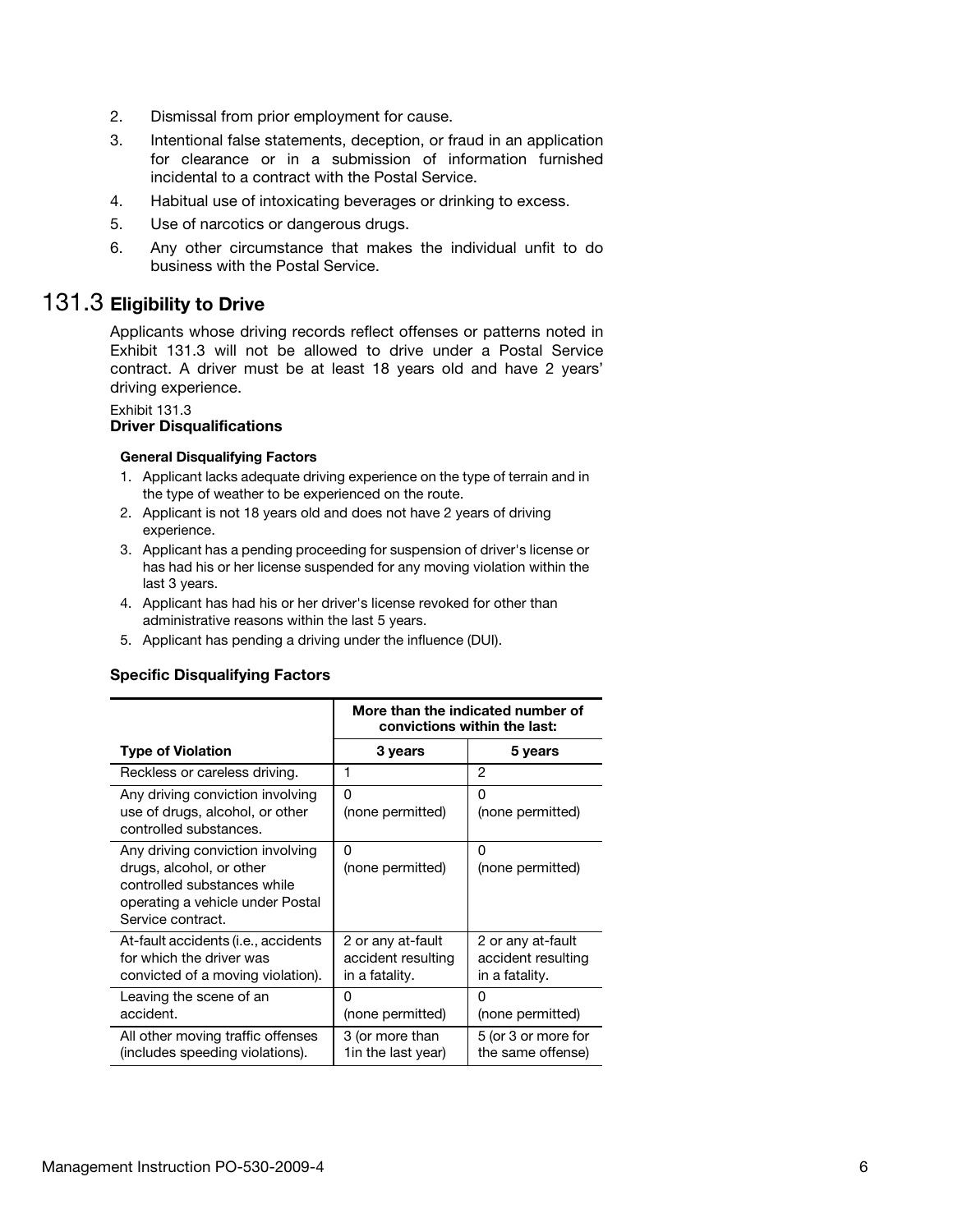|                          | More than the indicated number of<br>convictions within the last: |         |
|--------------------------|-------------------------------------------------------------------|---------|
| <b>Type of Violation</b> | 3 years                                                           | 5 years |

#### Notes:

For the purpose of determining disqualifying violations, the Postal Inspection Service considers only offenses for which there was a conviction, except for pending DUIs.

Timeframes for disqualification are measured from the date of the offense, not from the date of the conviction.

The "3 years" column applies only if the 5-year driving record is unavailable.

### <span id="page-6-0"></span>132 Report of Recent Arrests or Convictions

Suppliers must report to the administrative official any arrests or convictions that fall within the criteria of the disqualifying factors stated in 131 or that occur during the contract term. The administrative official must immediately advise the SISC in Memphis. The SISC issues all denials based upon criminal activity.

# <span id="page-6-1"></span>14 Collection and Submission of Documentation and File Retention

On receipt of the documents listed in 13, the administrative official takes the following steps:

- 1. Date stamps and reviews each form for completeness and accuracy against the standards listed in 131.
- 2. Signs and dates the Postal Service signature block at the bottom of PS Form 2025.
- 3. Determines whether any factor in Exhibit 131.3 disqualifies the applicant. If the applicant is disqualified by any factors in the exhibit, no PS Form 5139 will be issued and the documentation will be returned to the supplier with an explanation for the disqualification. The documentation will not be submitted to the SISC for processing.
- 4. Issues PS Form 5139 to the applicant, if he or she is not disqualified.
- 5. Annotates both PS Forms 2025 to reflect the date the temporary ID badge is issued and retains one original PS Form 2025 for the file.
- 6. Within 5 business days, forwards the information in 6a through 6f to the following address: POSTAL INSPECTION SERVICE MEMPHIS SISC

225 N HUMPHREYS BLVD 4TH FL SOUTH MEMPHIS TN 38161-0008

a. Transmittal cover sheet (for HCR/CDS personnel). The cover sheet includes the administrative official's name, telephone number, facility name, mailing address, e-mail address, and a notation if the applicant is a nondriving contract employee.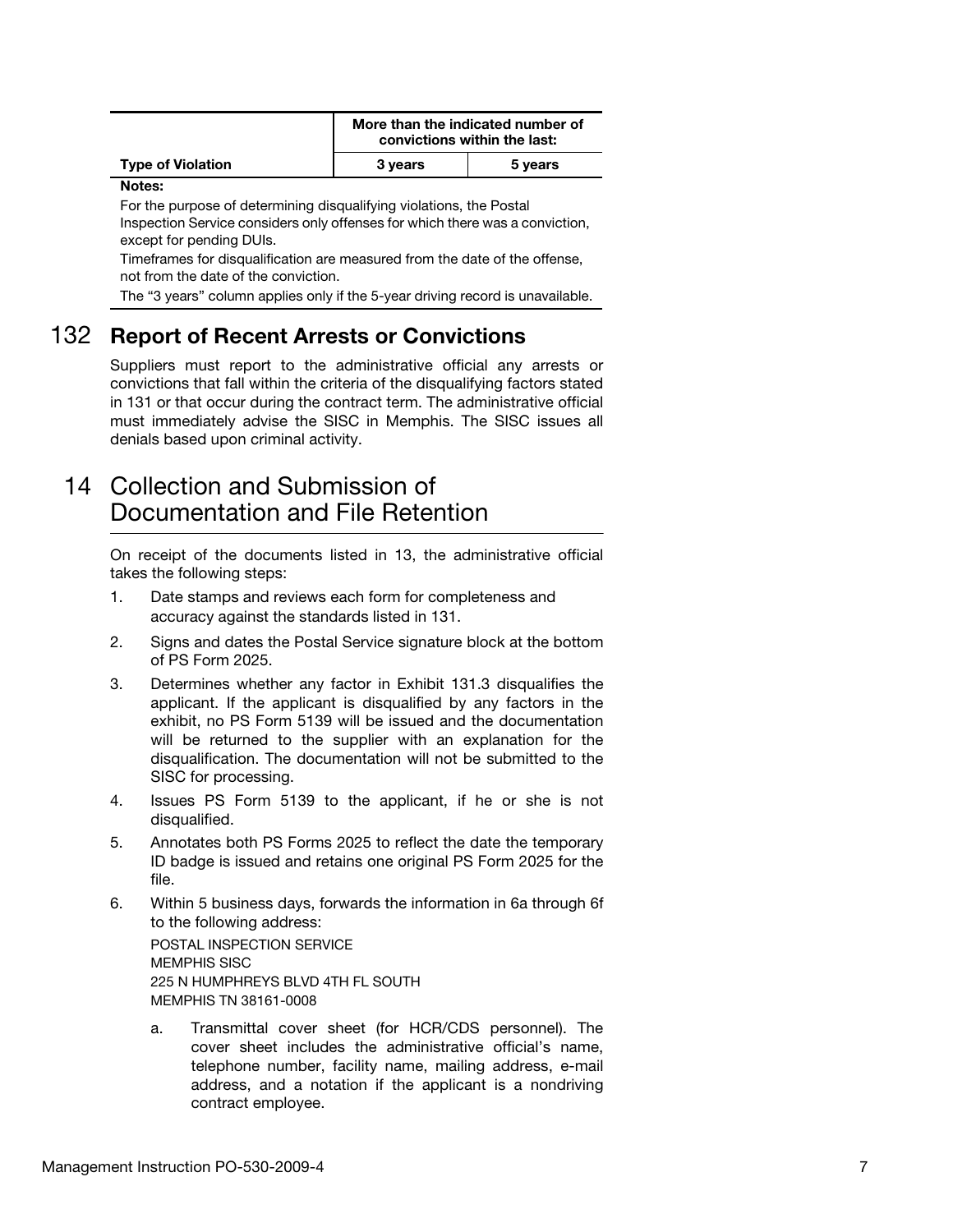- b. One original PS Form 2025.
- c. One original PS Form 2181-C.
- d. Two original Forms FD-258 (or electronic photocopies).
- e. Original driving record (when required).
- f. Drug screening report (when required).

For maintaining files, the administrative official must do the following:

- 1. Maintain screening files in a locked filing cabinet.
- 2. Keep all files in alphabetical order by the contract employee's last name and divide files into active and inactive categories (the inactive category applies to contractor personnel who are no longer driving).
- 3. Retrieve the ID badge of a separated contract employee and move the contract employee's file to the inactive file.
- 4. Notate the file and notify the local Inspection Service office if an ID badge cannot be retrieved. The supplier is responsible for recovering and returning ID badges to the Postal Service when a supplier or supplier's personnel is separated.

Retain inactive files, including PS Form 5140, for 1 year from the date of separation. After 1 year, destroy the files.

# <span id="page-7-0"></span>15 Inspection Service Review

When the Postal Inspection Service Security Unit at the Memphis SISC receives an applicant's clearance package with the forms listed in 14, items 6a through f, the unit performs the following actions and checks:

- 1. Enters the applicant's name and other identifiers into the security clearance tracking system (SCTS).
- 2. Carefully reviews each form or document in the package for completeness. If items are missing or any of the forms are incomplete (e.g., gaps in residence or employment on PS Form 2025), returns the entire package to the administrative official for correction and resubmission.
- 3. Performs the following checks for each complete package:
	- a. An NCIC wants or warrants inquiry.
	- b. A query of the Inspection Service and Office of Inspector General law enforcement databases for prior activity.
	- c. A 5-year criminal search on all locations where the applicant lived and worked in the prior 5 years.
	- d. Submission of a fingerprint card to the FBI for comparison with its database.
- 4. If the FBI determines that the fingerprints are unclassifiable, the Postal Inspection Service sends a letter to the administrative official requesting another set of prints (two cards). If new fingerprints are not received within 30 days, the Postal Inspection Service closes the case and a clearance will not be granted. The Postal Inspection Service instructs the administrative official to retrieve the temporary badge and deny the applicant access to the U.S. Mail and Postal Service facilities.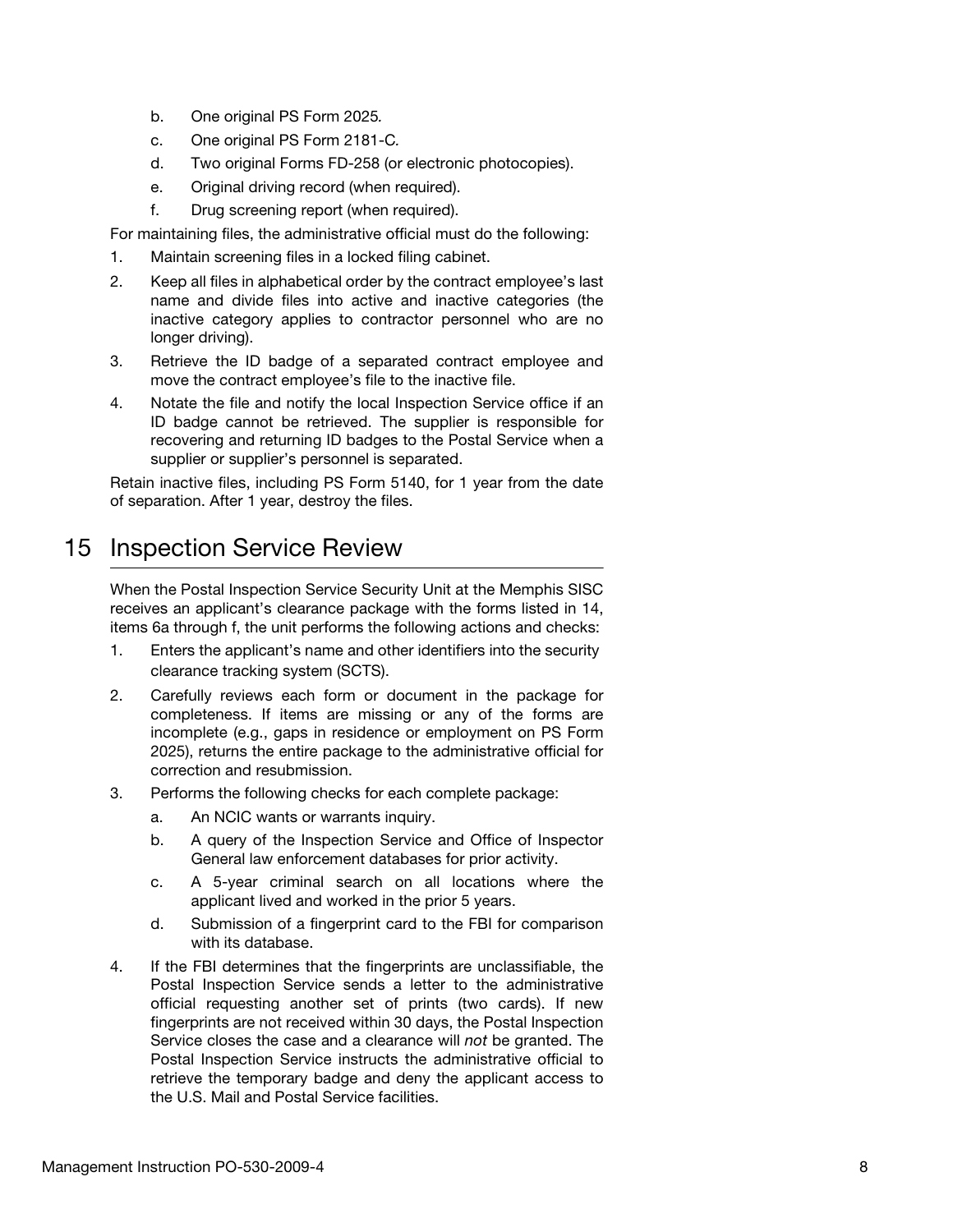- 5. A security specialist reviews the fingerprint report from the FBI and determines whether the applicant meets any of the disqualifying factors. If none, the applicant is issued a nonsensitive clearance. An e-mail is sent to the administrative official listed on the transmittal cover sheet, notifying him/her that a nonsensitive clearance has been granted. If no e-mail address is available, the transmittal cover sheet for HCR/CDS personnel is stamped "Nonsensitive Clearance Granted," dated, and returned to the administrative official. On receipt of the clearance notification, the administrative official retrieves PS Form 5139 and issues PS Form 5140, with an expiration date of 4 years from the date of the nonsensitive clearance. The administrative official destroys PS Form 5139.
- 6. If a Nonsensitive clearance is granted, the EBCS ID number is included with the clearance notification.
- 7. If the Postal Inspection Service finds that an applicant is ineligible for a nonsensitive clearance, it sends a letter to the administrative official denying the clearance and indicating the reason for denial. The administrative official provides the denial letter to the supplier (via Certified Mail™, Return Receipt Requested). The Postal Inspection Service provides a copy of all denial letters to the appropriate contracting officer (Transportation office).
- 8. Enters the clearance and denial information into the Postal Inspection Service database.
- 9. Applicants can call the Inspection Service HCR status line at: 901-747-7713 to check the status of the HCR/CDS clearance.

# <span id="page-8-0"></span>16 Access

### <span id="page-8-1"></span>161 Approving Access

On notification from the Postal Inspection Service that a nonsensitive clearance has been granted, the administrative official retrieves PS Form 5139 and issues PS Form 5140. The expiration date on PS Form 5140 is 4 years from the nonsensitive clearance date. Contractor personnel must display the ID badge on their outer garments in a visible manner when on Postal Service property.

# <span id="page-8-2"></span>162 Denying Access

Upon receipt of a letter from the Postal Inspection Service stating that a clearance has been denied, the administrative official does the following:

- 1. Provide the supplier and applicant a copy of the denial letter (Certified Mail, Return Receipt Requested).
- 2. Retrieve PS Form 5139 from the applicant and destroy the temporary photo-ID badge.
- 3. Deny the applicant access to the U.S. Mail and Postal Service facilities.
- 4. Notify all dock personnel.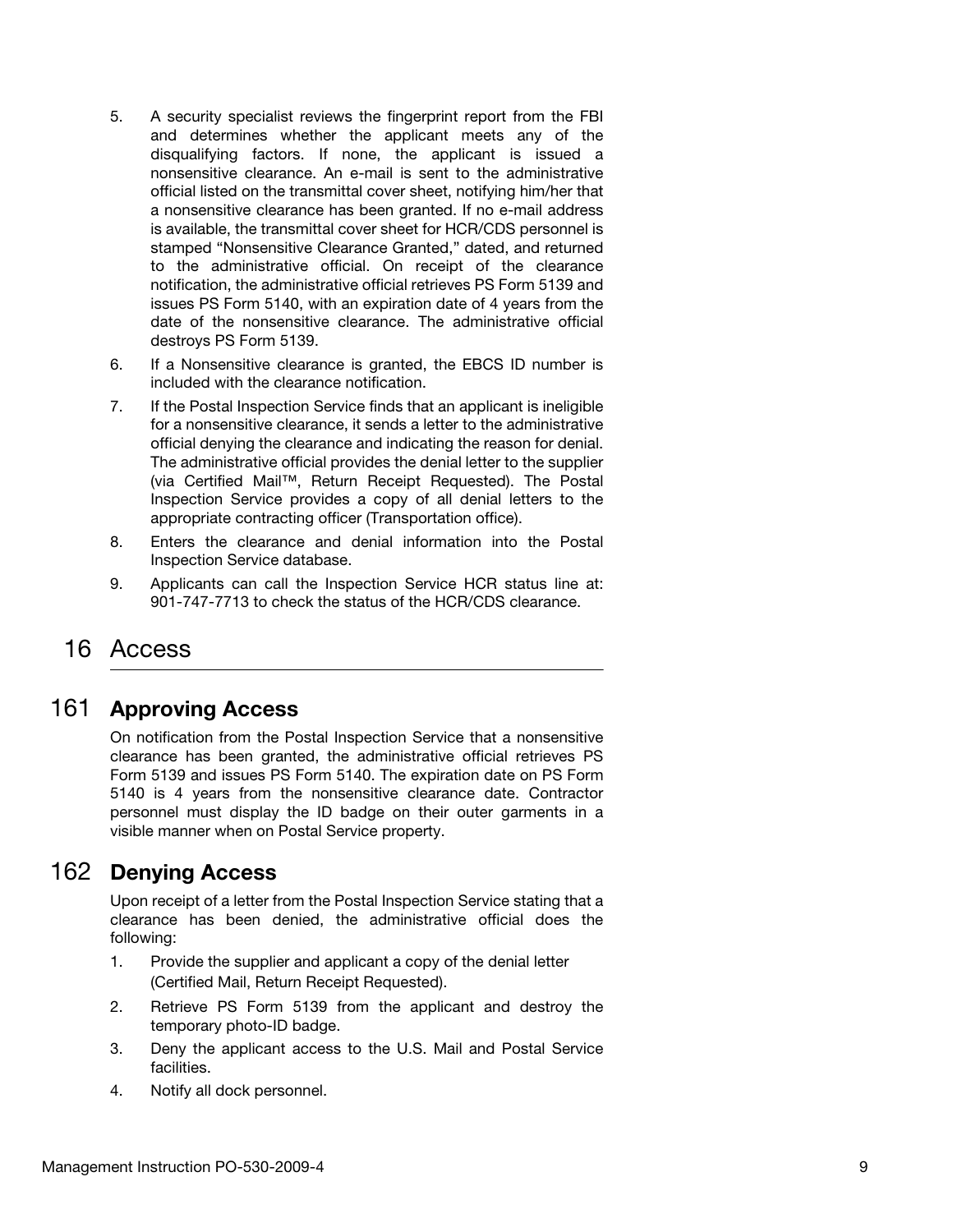5. Notify the contracting officer.

### <span id="page-9-0"></span>162.1 Denying Access After Initial Clearance

The contracting officer determines when a supplier or contract supplier personnel access to the mail and facilities may be denied, based on a disqualifying event in the course of contract performance. If the disqualifying event involves criminal activity, the SISC should be notified immediately so a denial letter can be issued. The contracting officer makes such determinations on the advice of administrative officials or other affected Postal Service personnel, following appropriate investigation and inquiry.

On determining that it is in the Postal Service's best interest to deny a supplier or contract supplier personnel access to the mail and facilities based upon contract performance or other noncriminal issues, the contracting officer provides the supplier and the contract supplier personnel a denial letter (Certified Mail, Return Receipt Requested), with information on their right of appeal, to the Manager, Surface Transportation CMC, Headquarters, Washington DC. The contracting officer provides a copy of the denial letter to the Inspection Service, SISC, and the administrative official, who performs the following actions:

- 1. Retrieves and destroys the individual's ID badge.
- 2. Notifies all dock personnel.
- 3. Denies the applicant access to the U.S. Mail and Postal Service facilities.

### <span id="page-9-1"></span>162.2 Contracting Officer Responsibilities

The contracting officer is responsible for determining whether access to the mail and facilities should be denied to suppliers or their personnel, based on information supplied by personnel, the administrative official, or from other Postal Service sources. The denial is based on events that occur at facilities involving suppliers or their personnel who have already been screened by the Postal Inspection Service.

If access is denied, the contracting officer provides to the Inspection Service SISC, the supplier, and the supplier's personnel, the denial letter (Certified Mail, Return Receipt Requested), including information concerning the appeal rights, to the Manager, Surface Transportation CMC, Headquarters, Washington DC.

# <span id="page-9-2"></span>17 Reconsideration

## <span id="page-9-3"></span>171 Appeal Process Related to the Inspection Service Investigation and Appeal Review **Committee**

A supplier or its personnel who have been denied access may appeal a decision to deny access made by the Postal Inspection Service's SISC by sending a letter to the Inspector in Charge, Security, Washington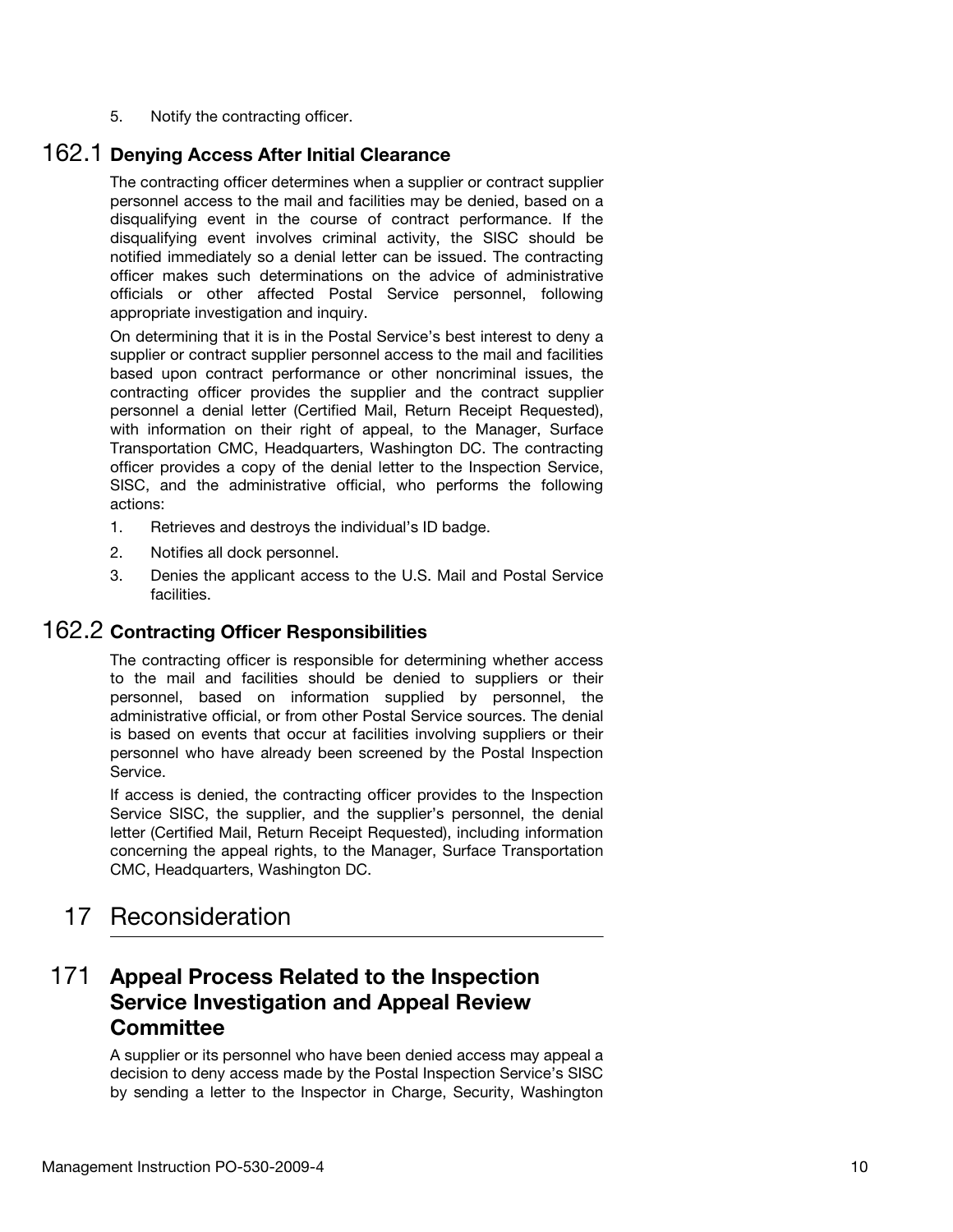DC, within 6 weeks of the date of the denial letter. The letter must contain the following information:

- 1. A statement that reconsideration of the decision is requested and the basis on which it is sought.
- 2. Additional information on the appellant's behalf, including certified copies of any pertinent court documents.
- 3. A copy of the denial letter.

The Inspector in Charge, Security, refers the appeal to the Appeal Review Committee. The committee does the following:

- 1. Obtain the appellant's file from the Postal Inspection Service's Memphis SISC.
- 2. Solicit additional written input as needed from the appellant and the contracting officer.
- 3. Issue a decision letter about the appeal to the supplier and the contract supplier, with copies sent to the contracting officer and the Postal Inspection Service's Memphis SISC.

### <span id="page-10-0"></span>172 Appeal Process Related to the Investigation of a Contracting Officer

Through his or her employer, a supplier's personnel may appeal a decision to deny access made by the contracting officer by sending a letter to the contracting officer. The letter must contain the following information:

- 1. A statement that reconsideration of the decision is requested and the basis on which it is sought.
- 2. Additional information on the appellant's behalf.
- 3. A copy of the denial letter.

The contracting officer refers the appeal, with the file involving the denial decision, to the Manager, Surface Transportation CMC, Headquarters, Washington, DC, who does the following:

- 1. Solicit additional written input as needed from the appellant and the contracting officer.
- 2. Issue a decision letter on the appeal to the supplier and the supplier's personnel, with copies sent to the contracting officer and the Postal Inspection Service's Memphis SISC.

# <span id="page-10-1"></span>18 Re-screening

The Postal Inspection Service processes all contractor personnel rescreenings. Suppliers and their personnel must be re-screened at least once every 4 years. Security clearances are specific to individuals (not contracts); the 4-year re-screening may or may not occur at the time the contract is renewed.

Suppliers' personnel must complete and submit all forms specified in 13, including drug screening certification, with the exception of Form FD 258 to the administrative official.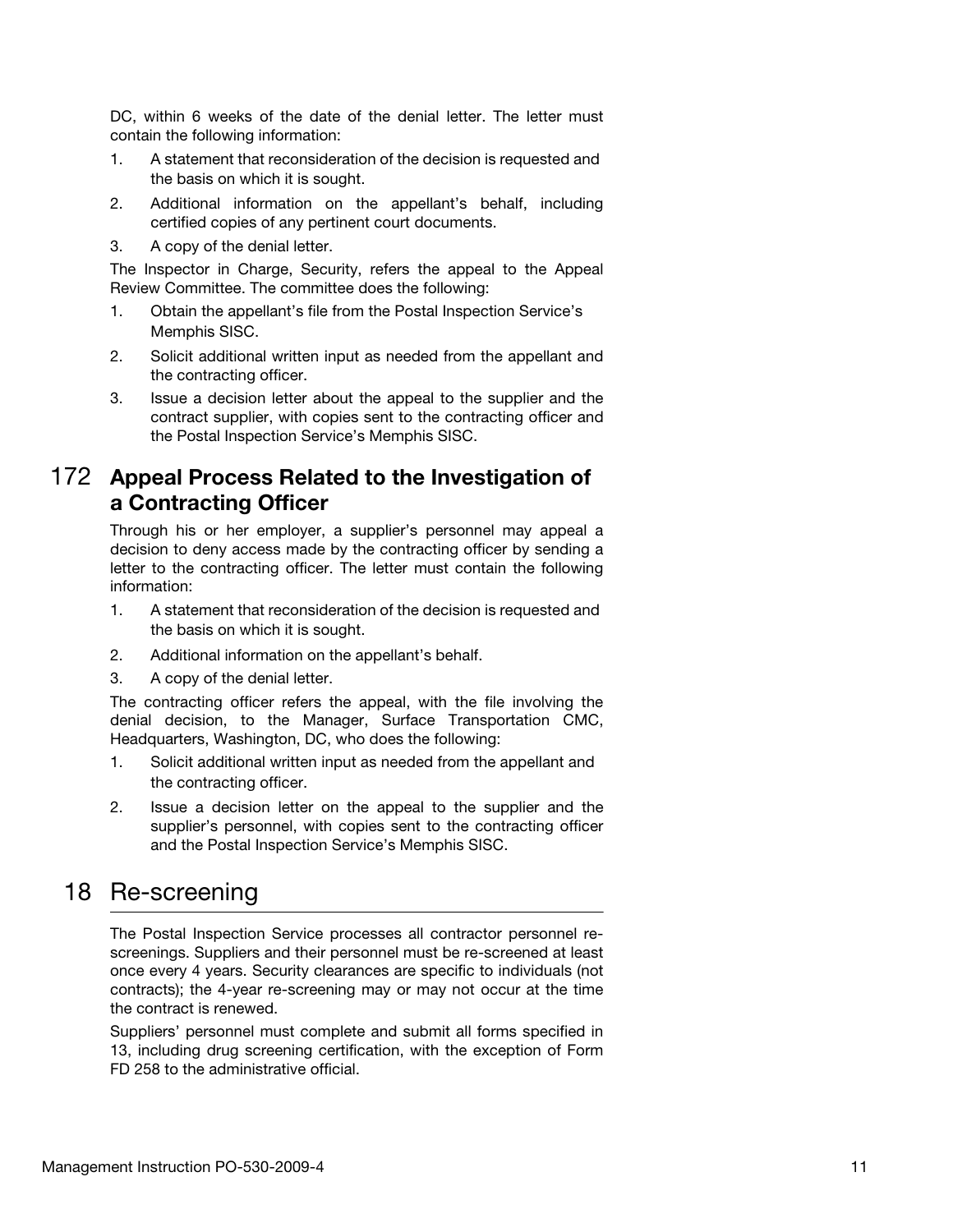The administrative official and the Postal Inspection Service's Memphis SISC process the forms as described in 14, 15, and 16. Destroy old PS Form 5140 (permanent ID badges).

## <span id="page-11-0"></span>19 Special Circumstances

### <span id="page-11-1"></span>191 Highway Contract Transportation Employees Used During Emergencies

When suppliers' personnel are used on an emergency basis, the supplier must complete PS Form 2081, Contractor Employee Assignment Notification, for each employee and submit the form to the administrative official.

The administrative official provides the contract employee with PS Form 5139 and retrieves the form at the end of the emergency. If the emergency extends beyond 15 days, the screening procedures outlined in 13 through 16 must be performed for each emergency contract employee.

### <span id="page-11-2"></span>192 Highway Contractor Personnel Separated Within 1 Year

Security clearances apply to an individual, not a contract. If a driver who has been separated works for another supplier within 1 year of the date of separation, the current supplier must provide the administrative official with an updated PS Form 2025 and a motor vehicle record. The administrative official forwards the information to the Postal Inspection Service, noting any changes on the transmittal cover sheet. A Form FD 258 is required if the driver has never been screened by the Postal Inspection Service.

If more than 1 year has elapsed since a driver separated from a supplier and is hired by another supplier, the driver is considered a new driver and the instructions in 13 apply.

# <span id="page-11-3"></span>20 Forms

The following forms used in the transportation contractor personnel screening process may be obtained from the Postal Inspection Service's Memphis SISC by calling 901-747-7712:

- 1. Transmittal Cover Sheet HCR/CDS Personnel.
- 2. PS Form 2025, Contract Personnel Questionnaire.
- 3. PS Form 2181-C, Authorization and Release Background Investigation.
- 4. Form FD 258, Fingerprint Card.

PS Forms 2025 and 2181-C may be obtained online at the Postal Service's intranet site. Go to [http://blue.usps.gov;](http://blue.usps.gov) under "Essential Links" click PolicyNet. Click Forms.

Contractor badges, PS Forms 5139 and 5140 may be ordered from the Topeka Material Distribution Center. To register, call 800-332-0317,